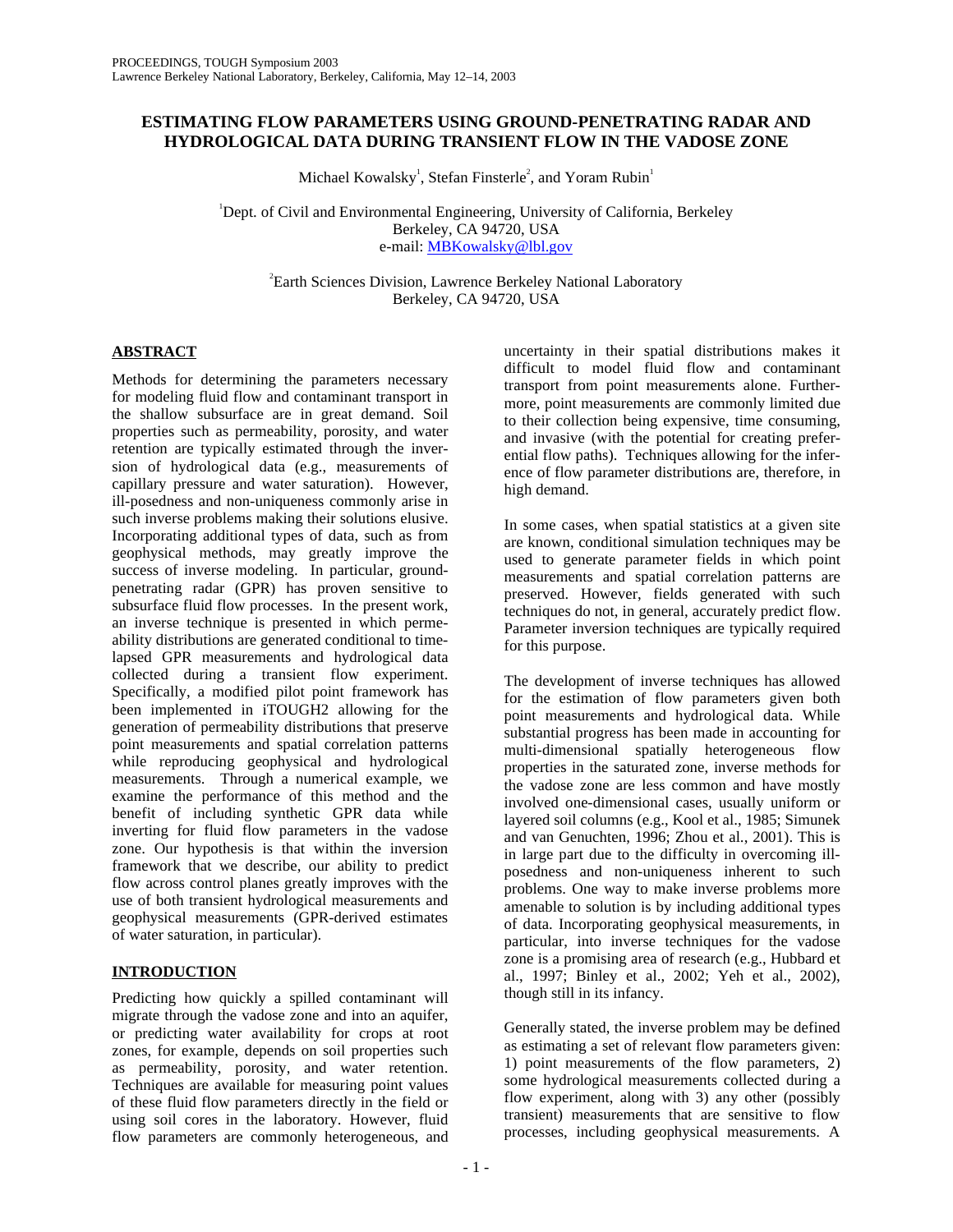solution to this inverse problem results in a parameter distribution for which the simulated and measured observational data match (assuming that adequate models exist for simulating each data type), and the parameter measurements are preserved.

In the present study, we assume that the absolute permeability is the only non-uniform and unknown flow parameter, and that its log value is a randomly varying field characterized by a log-normal distribution with known spatial correlation patterns. Through inversion, we attempt to approximate the absolute permeability field using various combinations of measurements including: point measurements of permeability; measurements of water saturation in the boreholes (attainable by methods such as neutron probe logging); and horizontally averaged water saturation values (attainable from zero-offset profile GPR measurements). Additional types of data, including capillary pressure and flux measurements, can also be easily included in the method we describe.

## **PROBLEM STATEMENT**

For the current study, observational data are generated for a known model to obtain the measurement vector  $\mathbf{z}_{meas} = [\mathbf{z}_{meas}^{sat}, \mathbf{z}_{meas}^{GPR}]$ , where  $\mathbf{z}_{meas}^{sat}$  and  $\mathbf{z}_{meas}^{GPR}$  are the borehole saturation and GPR measurements (both collected in different locations for numerous times), respectively. The measurement error vector **v** is defined as the difference between the true and measured observation data. A vector of unknown log permeability values is given by **a**, which, after being mapped to the entire flow domain, allows for the simulation of observational data  $\mathbf{z}_{sim} = [\mathbf{z}_{sim}^{sat}, \mathbf{z}_{sim}^{GPR}]$ , where the subsets of borehole saturation and GPR data types are similarly denoted as for  $\mathbf{z}_{meas}$ .

Both **a** and **v** are assumed to be independent Gaussian distributions with known covariance matrices  $C_{a}$  and  $C_v$ , respectively. Therefore, for estimating **a**, the objective function (OF) derived from the Gaussian maximum a posteriori formulation (e.g., McLaughlin and Townley, 1996) may be used. It is given by

$$
OF(\mathbf{a}) = [\mathbf{z}_{meas} - \mathbf{z}_{sim}]^{T} \mathbf{C}_{\mathbf{v}}^{-1} [\mathbf{z}_{meas} - \mathbf{z}_{sim}]
$$
  
+ 
$$
[\mathbf{a} - \overline{\mathbf{a}}]^{T} \mathbf{C}_{\mathbf{a}}^{-1} [\mathbf{a} - \overline{\mathbf{a}}]
$$
 (1)

where  $\overline{a}$  is a prior estimate of **a**. The first term in (1) represents the mismatch between measured and simulated observations for **a**, and the second term represents the mismatch between **a** and its prior values. Finding a set of parameters **a** that minimizes (1) defines the inverse problem for the present study.

#### **METHODOLOGY**

The estimation of **a**, given the measurements described above, is made possible through inversion with concepts from the pilot point method. A means for mapping the discrete values of **a** to the entire flow domain, such as through sequential simulation (e.g., Deutsch and Journel, 1992), makes this possible. An overview of the pilot point method is given next, followed by a description of our implementation of the method, and a brief description of the optimization technique employed.

#### **Pilot Point Framework**

The pilot point method was originally developed in work such as Marsily (1984) and Certes and Marsily (1991). The essence of the method lies in: 1) generating a fluid flow parameter field that honors parameter measurements (usually using sequential simulation), and then 2) perturbing the field in select locations to obtain a better match between measured and simulated observational data, while 3) preserving known spatial correlation patterns. The set of points that parameterizes the field are called pilot points, and their values are estimated through inversion. Application of the method, including how perturbations are propagated throughout the field, how pilot point locations are chosen, which observational data are used, and details regarding the objective function (e.g., weighting of parameters, observational data, and prior information) differ greatly among previous implementations of the method.

While some of the perceived benefit of early work on the pilot point method derived from its flexibility in choosing pilot point locations, later innovative work involved finding more systematic and efficient approaches for positioning pilot points. RamaRao et al. (1995) proposed a method for adding pilot points sequentially, after finding their optimal locations with adjoint sensitivity analyses. Some concerns were later raised regarding the addition of pilot points in this manner (Cooley, 2000). In an alternate implementation given by Gomez-Hernandez et al. (1997), pilot points were placed on a pseudo-regular grid and called master points, and inversion for their values was performed simultaneously. They found the optimal master point spacing to be on the order of 2 to 3 points per correlation length.

The pilot point framework is well suited for inclusion of different data types under varied flow conditions. Much of the work mentioned above involved horizontal flow in the saturated zone, where the parameter of interest was the log transmissivity, and observational data included steady-state and transient piezometric measurements. Wen et al. (2002) extended the method of Gomez-Hernandez et al. (1997) to include transient tracer data, and found in a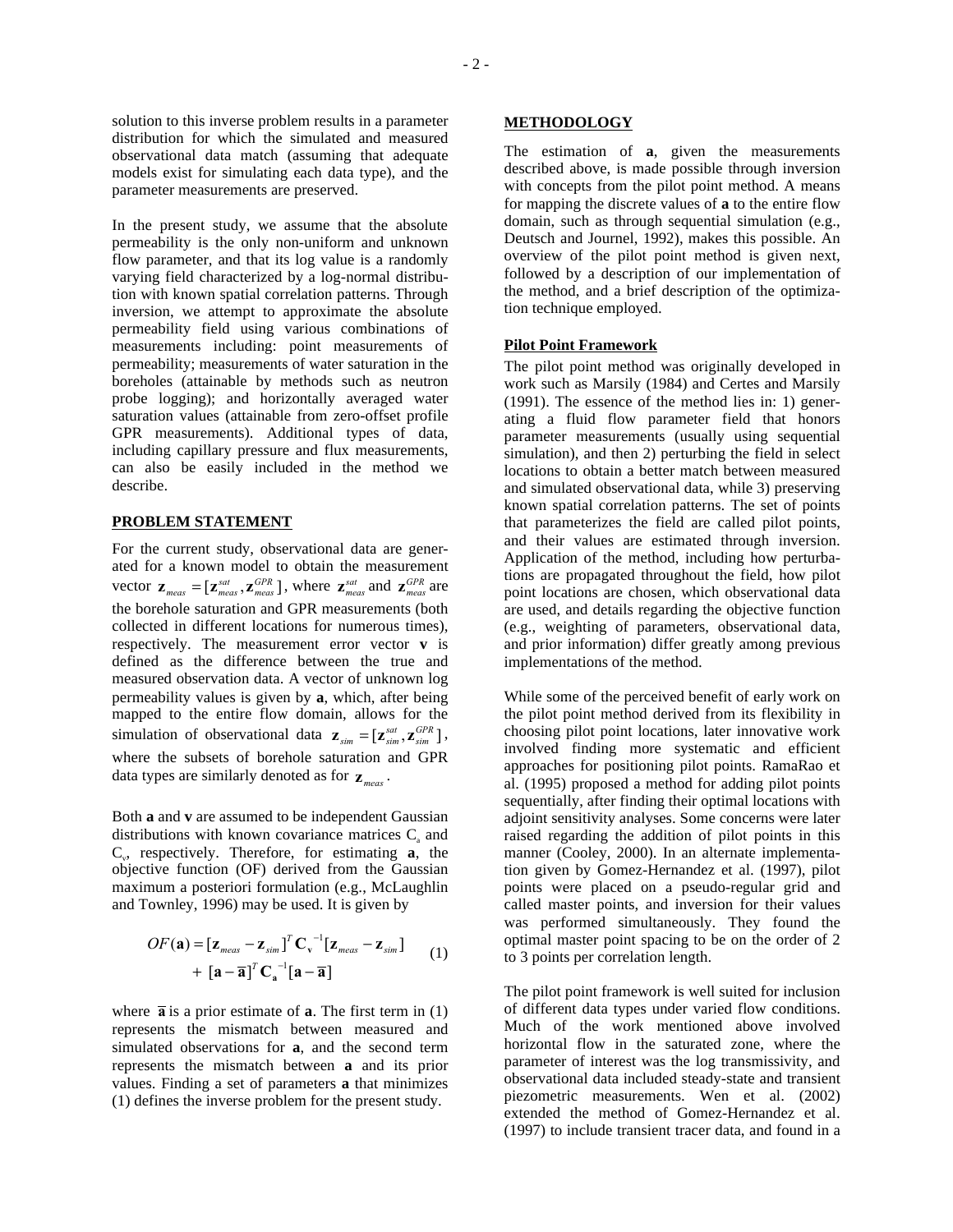In previous work, prior information for pilot points was most commonly implemented through parameter constraints (i.e., pilot points were allowed to vary freely within strict bounds around the initial values or the kriging estimates (e.g., Certes and Marsily, 1991; RamaRao et al., 1995; Gomez-Hernandez et al., 1997). This is equivalent to constrained minimization of (1) without the second term, and with the error covariance matrix  $C<sub>v</sub>$  being represented by some relative weighting parameter—though it was often assumed that there was zero measurement/estimation error. The inclusion of prior pilot point information using a "Gaussian regularization term" was suggested as a potential improvement to the method (McLaughlin and Townley, 1996). This is equivalent to minimizing the objective function given in (1).

### **Proposed Implementation**

In the present work, we consider the case of a vadose zone model in which the log of the absolute permeability is an unknown stochastic field, and the remaining flow parameters (e.g., the porosity and the parameters describing the relative permeability and capillary pressure functions) are considered known and constant. (Note: For simplicity, absolute permeability will subsequently be referred to as permeability.) We also assume that the possibly anisotropic correlation function (or semi-variogram) describing the log permeability distribution is known (e.g., from an outcrop study). If available, permeability measurements are assumed to be from a support scale equal to that of the grid blocks at which flow is modeled and their error distributions known. In addition, the measurement error distributions are Gaussian with zero mean and known variance.

The objective function we use in this work is given in (1), where each the diagonal elements of the pilot point covariance matrix are the calculated kriging variance values (and the off-diagonal elements of the matrix are zero), and the prior values of the pilot points are taken to be the kriging estimates. If no measurements are available, then the kriging estimates of the prior and the variance equal the population mean and variance, respectively (i.e., as prior values become more accurate, more weight is given to them).

Since the goal of the method is to predict flow phenomena (rather than to obtain a smooth model that represents an average of all possible models), implementation requires multiple inversions with different random field realizations (each with a different seed number). Each of the resulting models is plausible and equally likely given the available data. For increasingly well-designed problems, fewer realizations are required.

For a given realization, a parameter field is generated, and the set of parameters (pilot points), whose locations are defined prior to inversion are estimated simultaneously through inversion. (Note that although there are similarities with this implementation to that of Gomez-Hernandez et al. (1997), we will refer to the unknowns as pilot points rather than master points). Inversion involves perturbing values at these points, re-generating the parameter field using sequential simulation (in essence propagating the perturbations throughout the parameter field), simulating flow and GPR with the perturbed field, and then evaluating the objective function. The final model is the model with minimal deviation from the prior distribution for which measured and simulated observational data match best (i.e., the model which minimizes (1)).

# *Implementation details*

The method we propose here has recently been implemented in iTOUGH2 (Finsterle, 1999), a code that provides inverse modeling capabilities to the TOUGH2 flow simulator (Pruess et al., 1999). An outline of the steps in the procedure is as follows:

- 1) Measurements are collected in a field test (or synthetic data are generated for synthetic study).
- 2) The number and locations of pilot points are defined.
- 3) For a given realization (random field seed number), a log permeability field **a** is generated. This field is modified in steps 5-6.
- 4) Simulated measurements  $z_{sim}$  are generated, and used to calculate the initial value of the objective function for this realization.
- 5) Pilot point values are perturbed via an optimization algorithm (described in the next section), and a new field (with the same seed number) is generated using the newly perturbed values. The pilot points are treated as data points in the sequential simulation such that the perturbation of a pilot point value is propagated throughout the region near that point, the extent of influence depending on the correlation range of the model.
- 6) Simulated measurements  $z_{\text{sim}}$  are generated with the perturbed field obtained from (5), and used to calculate the new value of the objective function.
- 7) Steps 5 6 are repeated until the solution for this realization is found.
- 8) Steps  $3 7$  are repeated for multiple realizations (different seed numbers).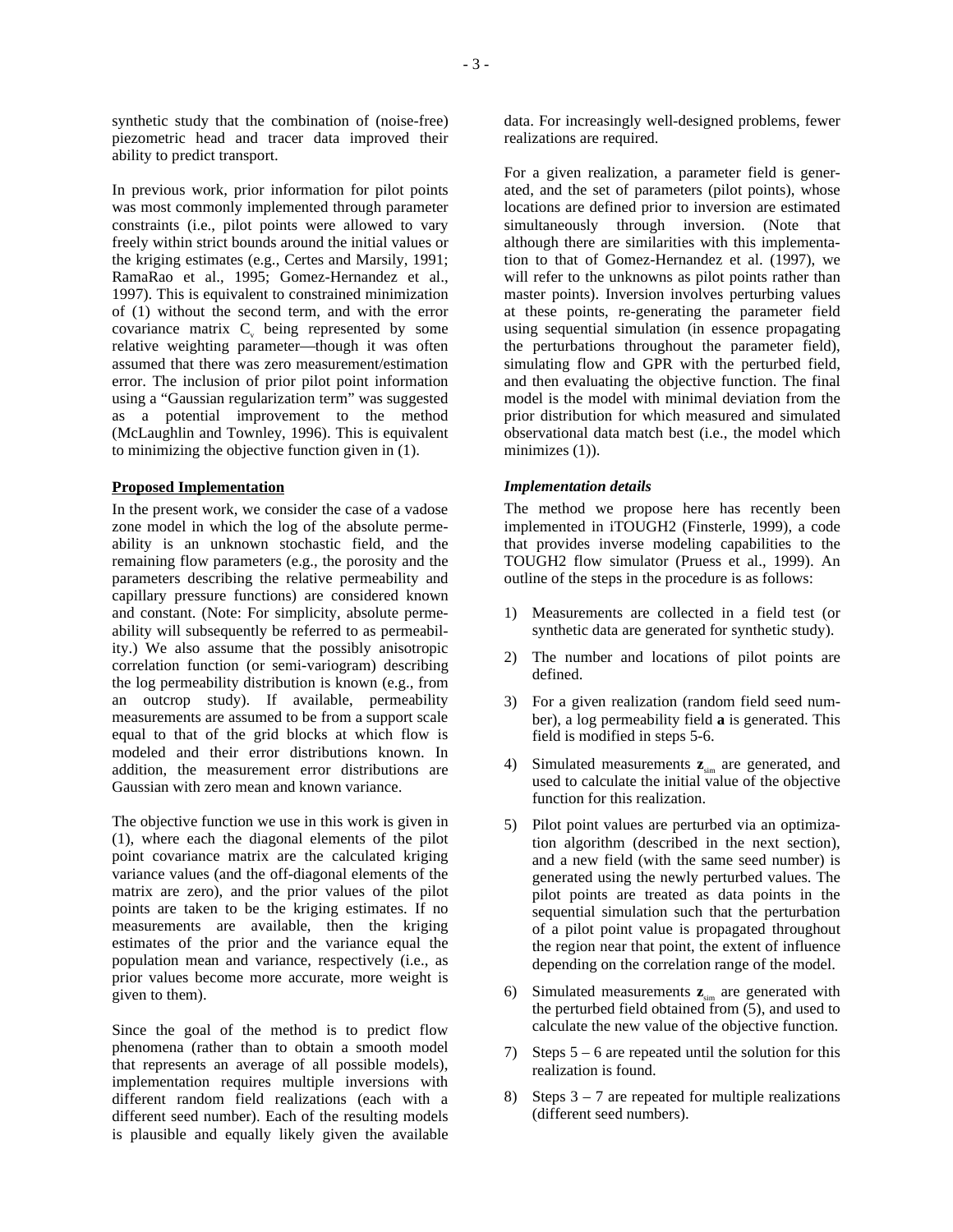#### *Optimization algorithm*

The success of any inversion depends on the careful choice and implementation of optimization algorithm. Parameter inversion methods are most commonly performed using gradient based methods (e.g., the Levenberg-Marquardt technique). But, because of the complex nature of inverse problems in the vadose zone, the use of non-gradient methods for these applications has also been suggested (Pan and Wu, 1998). While usually less efficient than gradientbased methods, non-gradient methods such as Simulated Annealing and Downhill Simplex are robust, less sensitive to initial conditions, and require no assumptions to be made about the objective function, such as it being quadratic or smooth (Pan and Wu, 1998).

For the example shown next, we found the application of gradient-based methods to be unstable. However, optimization using the Downhill Simplex method was found to work suitably. Following convergence during the inversion for each realization, optimization was reinitialized using the just-obtained parameters as initial guesses with an increased simplex size. This helped to ensure identification of the global minimum. Details of the Downhill Simplex method and its implementation are not given here but have been well documented elsewhere (e.g., Nelder and Mead, 1965; Press, et al., 1992).

### **NUMERICAL EXAMPLE**

### **Ponding Experiment**

Here we consider a two-dimensional vadose zone model extending 3 meters deep and 4 meters in the horizontal direction with 10 cm nodal spacing in the vertical and horizontal directions. The saturation values of the upper boundary of the model are allowed to vary during an infiltration test, but are considered to be known. To represent the water table, saturation values along the lower boundary of the model are kept fully saturated. The vertical sides of the model are treated as no-flow boundaries. See Figure 1 for a schematic of the model.

The soil properties of the model (i.e., the relative permeability and capillary pressure functions), are described by a commonly used parametric formulation (van Genuchten, 1980). As mentioned above, all of the parameters characterizing the soil properties are known and constant except for the absolute permeability, which is a spatially correlated stochastic field. (Note that the capillary pressure is scaled with permeability according to the convention of Leverett (1941).) Specifically, an absolute permeability field was generated using sequential Gaussian simulation (SGSIM) (Deutsch and Journel, 1992). This field, shown in Figure 2a, was generated using an anisotropic Gaussian correlation function with

effective horizontal and vertical ranges of 1.5 m, and 0.75 m, respectively, and with a variance of 0.5  $m^2$ , and a nugget value of  $0.01 \text{ m}^2$ .

After simulating gravity-capillary equilibrium (with uniform water saturation of 0.3 at the surface), a ponding infiltration experiment was simulated by imposing fully saturated conditions over a 1 meter region on the surface (see Figure 1) for 4 hours. Following that, the surface was returned to preinfiltration conditions.

### **Synthetic Observations**

Hydrological and geophysical measurements were simulated during the ponding experiment and were, thereafter, considered to be the measured data. For this purpose, two boreholes were "placed" in the left and right sides of the model (at horizontal positions of 1 and 3 meters, respectively, in Figure 1) extending from the surface to the water table. Permeability measurements were taken from each borehole at 30 cm spacing (with each measurement corresponding to the same support volume used in the flow modeling) giving 20 point measurements. Water saturation measurements were also taken in each borehole at 20 depths (between -0.1 m and -2.1 m, with a 10 cm interval) at 35 points in time over a period of 12 hours. Measurement error was generated from a zero-mean normal distribution (with variance equal to 0.01) and added to the synthetic water saturation measurements.

In addition, we wish to evaluate the potential benefit of including crosshole GPR measurements in the flow inversion. In crosshole GPR applications, highfrequency electromagnetic (EM) pulses are propagated from one borehole to another for various antenna configurations. In the present study, zerooffset profile (ZOP) measurements, in particular, are considered. To obtain a ZOP data set, the source and receiver antennas are moved incrementally, while being kept at equal depths, such that transmitted waveforms may be recorded at each depth. In some cases, since the travel times of the EM pulses are affected by water saturation, they may be used as observational data for flow inversion. Alternatively, the travel times may be converted to EM wave velocity, and then to dielectric constant, which, when the soil porosity is known, may be converted to water saturation through a petrophysical model (e.g., Roth et al., 1990). A water saturation profile derived from a ZOP data set represents a depth profile of the horizontally averaged inter-borehole water saturation values at a given time.

For the present study, horizontally averaged water saturation values are calculated within iTOUGH2 for each time as a proxy for simulated ZOP measurements. This was partly justified by considering that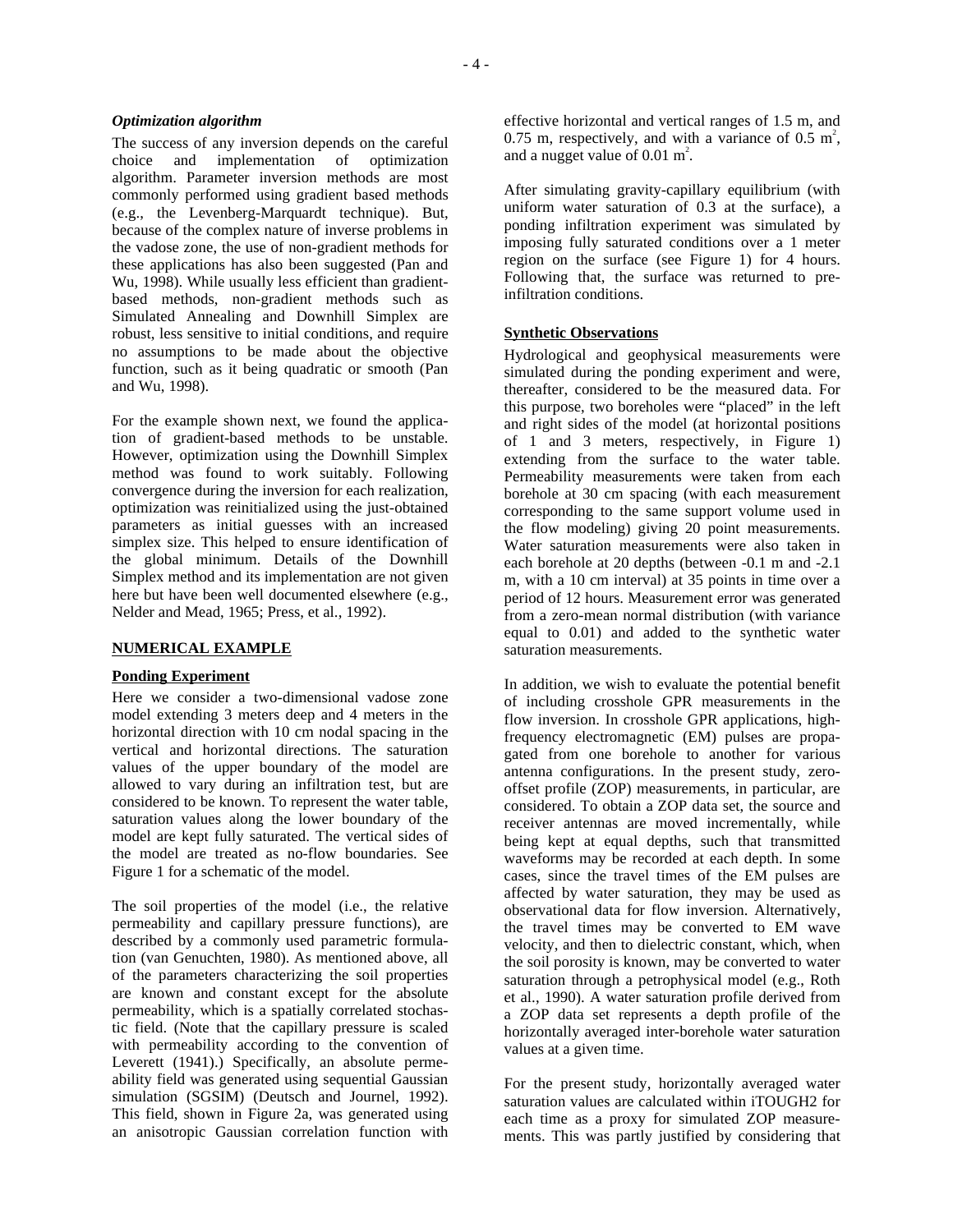water saturation profiles derived from simulations with a GPR finite difference code match pseudo-GPR profiles calculated in iTOUGH2 (not shown). Measurement error was also added to the pseudo-GPR measurements through a zero-mean normal distribution (with variance equal to 0.01).

#### **Inversion with Different Data Types**

The inversion procedure is now evaluated for several combinations of data types and compared to models obtained through conditional simulation. Figure 2b shows a log permeability field generated conditional to some permeability point measurements (at locations indicated with black dots). The model obtained through inversion of the GPR measurements alone is shown in Figure 2c. Figure 2d shows the model obtained through inversion using GPR and borehole saturation measurements. For the cases where inversions were performed, (c) and (d), the pilot point locations are indicated by open circles, and the observational measurement locations are marked with open squares (the pseudo-GPR measurements measure the average water saturation between the two open squares at each depth).

Note that the measured permeability values from (a) are preserved in each of the models shown in  $(b)$  – (d). Also note that while the same seed number was used for obtaining these models, a different seed number was used for generating the true model (a).

The model obtained with borehole saturation and GPR measurements (d) appears to best reproduce the true model (a) in the region between the boreholes. For example, both models show a high permeability zone at the horizontal position of 1.5m and the depth of -0.7m. However, deviation from the true model is seen between the true model and all other models in the region below -2m (including between the boreholes), where no observation data were collected.

How well the models in  $(b) - (d)$  predict the observational data (water saturation in the left and right boreholes, and that derived from the pseudo-GPR measurements) is shown in Figure 3. For the first case, none of the observational data were used to obtain the model, and the mismatch between measured and predicted observations is large (Figure 3a). For the second case mentioned above, the GPR measurements alone were used in the inversion, and the measured GPR values are predicted, though the measured borehole saturation values are not (Figure 3b). For the third case, both data types were used in the inversion, and the values in each synthetic data set are well predicted (Figure 3c).

### **Inversion Performance**

Performance of the inversion procedure is now evaluated by comparing the real breakthrough curves at several control planes (depicted in Figure 1) with the breakthrough curves generated using the various models. Two additional cases are included which were not described above: an unconditional simulation (using no permeability measurements), and an inversion using only borehole saturation measurements. Figure 4 shows that both unconditionally and conditionally simulated models fail to consistently predict breakthrough at each of the control planes. Inversion with borehole saturation values improves the prediction, but not as much as adding GPR measurements. Adding either GPR or both GPR and borehole saturation measurements gives similarly good predictions. Note that for the best cases, predictions at the lowest control plane (CP 3, as labeled in Figure 1) are less accurate than for the upper two control planes.

When considering lateral variation in breakthrough curves, different conclusions are drawn regarding the benefit of GPR measurements. Predictions from conditional simulations remain inaccurate (Figure 5a). However, better predictions are obtained when using both GPR and borehole saturation measurements together versus using GPR measurements alone (compare Figure 5b and Figure 5c).

## **CONCLUSIONS**

Inversion with synthetic data indicates that different measurement types, including transient hydrological and geophysical (namely GPR), allow for good prediction of flow phenomena. Simulated pseudo-GPR measurements alone were seen to accurately predict total breakthrough at several control planes. However, to predict lateral variations in breakthrough at the control planes, the combination of GPR measurements with borehole water saturation values was found to work best.

Prediction at the lowest control plane was poorest. This is because improvements to initial realizations are limited in regions without pilot points or observational measurements, like in the region below -2 m depth.

Future work includes the investigation of various GPR measurement configurations (other than ZOP), antenna frequencies (which determine the averaging volume for water saturation estimates) and temporal sampling strategies (i.e., how often GPR surveys are collected). These issues will be more accurately investigated when GPR finite difference modeling is implemented in iTOUGH2.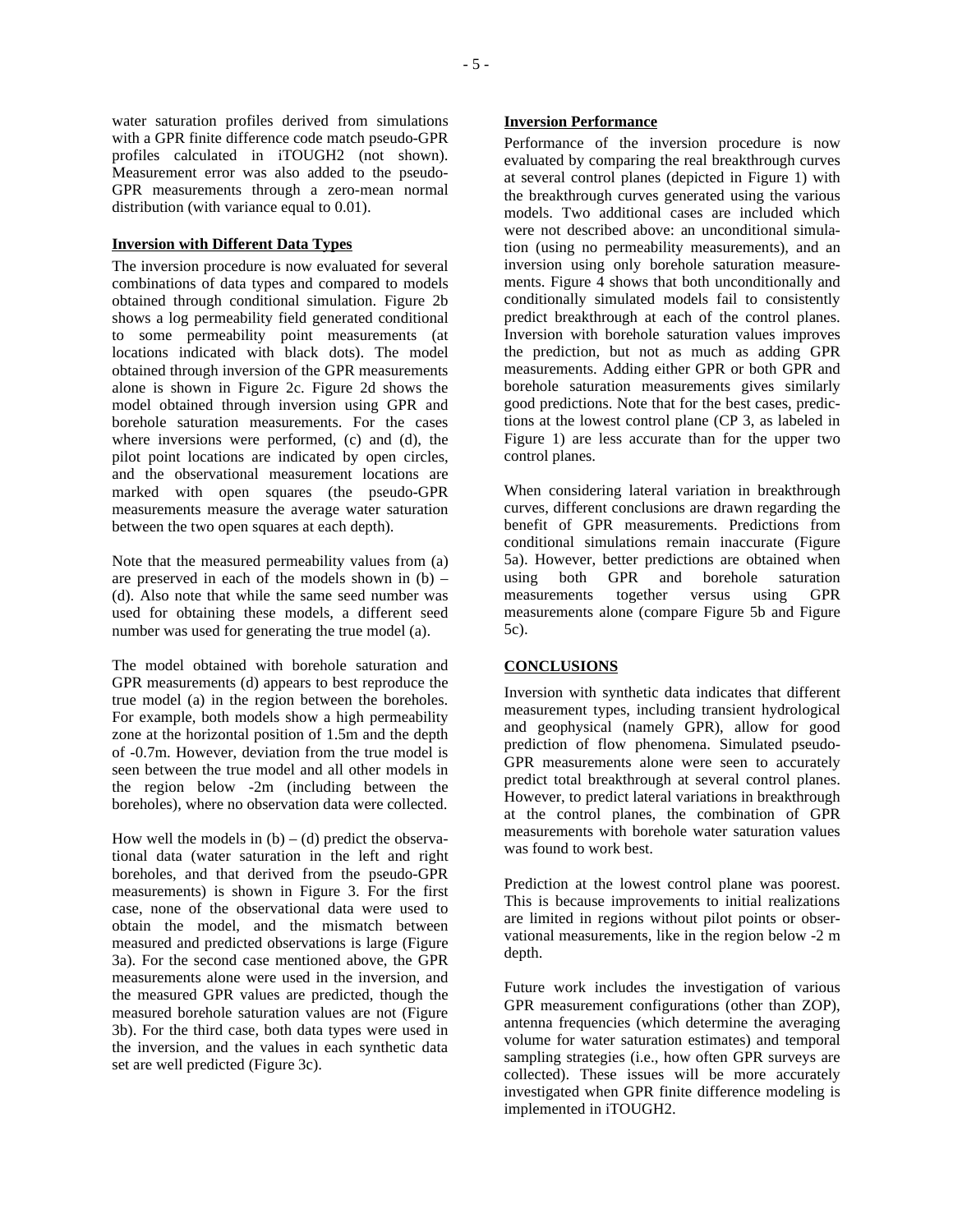### **ACKNOWLEDGMENT**

Thanks are due to Christine Doughty and Seiji Nakagawa for their careful reviews of the manuscript. This work was supported by the U.S. Dept. of Agriculture NRI grant 2001-35102-09866 Ground-Penetrating Radar: Development of a Vineyard Management Tool, and by U.S. Dept. of Energy under Contract No. DE-AC03-76SF00098.

### **REFERENCES**

Binley, A., G. Cassiani, R. Middleton, P. Winship, Vadose zone flow model parameterization using cross-borehole radar and resistivity imaging, *J. of Hydrology*, 267, 147-159, 2002.

Certes, C., and G. de Marsily, Application of the pilot point method to the identification of aquifer transmissivities, *Adv. Water Resour.*, 14(5), 284-300, 1991.

Cooley, R. L., An analysis of the pilot point methodology for automated calibration of an ensemble of conditionally simulated transmissivity fields, *Water Resour. Res.,* 36(4), 1159-1164, 2000.

Deutsch, C.V., and A.G. Journel, GSLIB: Geostatistical Software Library and User's Guide, Oxford Univ. Press, New York, 1992.

Finsterle, S., iTOUGH2 User's Guide. Report LBNL-40040. Lawrence Berkeley National Laboratory, Berkeley, CA, 1999.

Gomez-Hernandez, J. J., A. Sahuquillo, J. E. Capilla, Stochastic simulation of transmissivity fields conditional to both tranmissivity and piezometric data—1. Theory, *J. of Hydrology*, 203, 162-174, 1997.

Hubbard, S.S., Rubin, Y. and Majer, E., 1997, Ground-penetrating-radar-assisted saturation and permeability estimation in bimodal systems: *Water Resour. Res.*, 33(5), p. 971-990.

Kool, J. B., J. C. Parker, M. T. van Genuchten, Determining soil hydraulic properties from one-step outflow experiments by parameter estimation, I, Theory and numerical studies, *Soil Sci. Soc. Am. J.*, 49, 1348-1354, 1985.

Leverett, M.C., Capillary Behavior in Porous Solids: Trans. Soc. Pet. Eng. AIME, 142, 152-169, 1941.

de Marsily, G., Spatial variability of properties in porous media: A stochastic approach, in Fundamentals of Transport in Porous Media, eds. J. Bear and M. Y. Corapcioglu, 719-769, Martinus Nijhoff, Boston, 1984.

McLaughlin, D., and L. R. Townley, A reassessment of the groundwater inverse problem, *Water Resour. Res.*, 32(5), 1996.

Nelder, J. A., and R. Mead, A simplex method for function minimization, *Comput. Journal*, 7, 308-313, 1965.

Pan, L., and L. Wu, A hybrid global optimization method for inverse estimation of hydraulic parameters: Annealing-simplex method, *Water Resour. Res.*, 34(9), 2261-2269, 1998.

Press, W. H., S. A. Teukolsky, W. T. Vetterling, and B. P. Flannery, Numerical Recipes in Fortran, 2nd. ed., Cambridge Univ. Press, New York, 1992.

Pruess, K., C. Oldenburg, and G. Moridis, *TOUGH2 User's Guide, Version 2.0*, Report LBNL-43134, Lawrence Berkeley National Laboratory, Berkeley, Calif., 1999.

Ramarao, B. S., A. M. LaVenue, G. de Marsily, M. G. Marietta, Pilot point methodology for automated calibration of an ensemble of conditionally simulated transmissivity fields, 1, Theory and computational experiments, *Water Resour. Res.*, 31(3), 475-493, 1995.

Roth, K.R., R. Schulin, H. Fluhler, and W. Attinger, Calibration of time domain reflectometry for water content measurement using a composite dielectric approach, *Water Resour. Res.*, 26, 2267-2273, 1990.

Simunek, J., and M.T. van Genuchten, Estimating soil hydraulic properties from tension disc infiltrometer data by numerical inversion, *Water Resour. Res.*, 32(9), 2683-2696, 1996.

van Genuchten, M. Th., A closed-form equation for predicting the hydraulic conductivity of unsaturated soils: *Soil. Sci. Soc. Am. J.*, 44, 892-898, 1980.

Wen, X. -H., C. V. Deutsch, and A. S. Cullick, Construction of geostatistical aquifer models integrating dynamic flow and tracer data using inverse technique, *J. of Hydrology*, 255, 151-168, 2002.

Yeh, T.-C., S. Liu, R. J. Glass, K. Baker, J. R. Brainard, D. Alumbaugh, and D. LaBrecque, A geostatistically based inverse model for electrical resistivity surveys and its applications to vadose zone hydrology, *Water Resour. Res.*, 38(12), 1278, 2002.

Zhou, Z.-Y., M. H. Young, Z. Li, and P. J. Wierenga, Estimation of depth averaged unsaturated soil hydraulic properties from infiltration experiments, *J. of Hydrology*, 242, 26-42, 2001.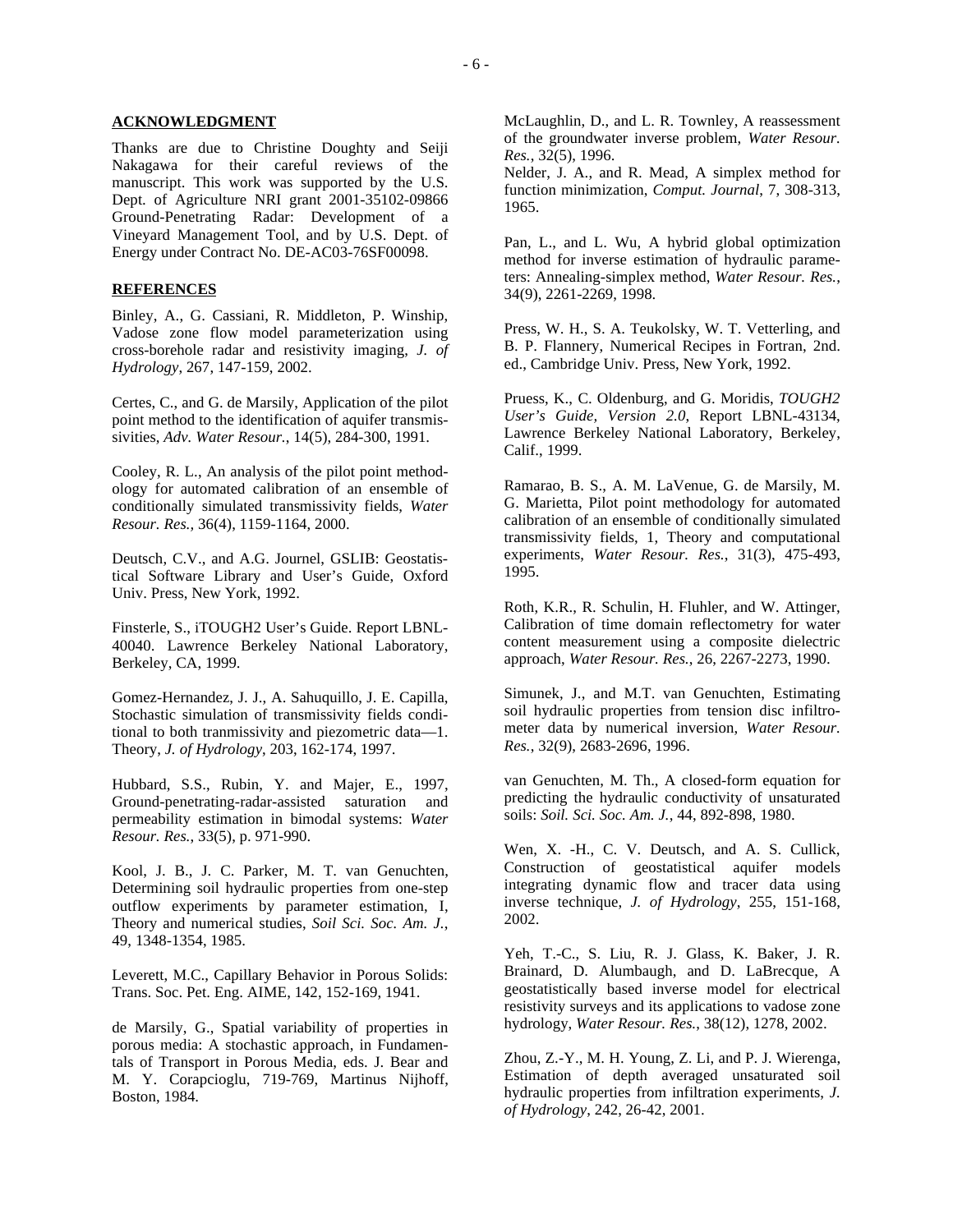

*Figure 1. Vadose zone model used in numerical example. Boreholes are located at horizontal positions of 1 m and 3 m. Permeability measurements are taken from each borehole at 30 cm spacing (shown as black dots), water saturation measurements are taken in the boreholes (at open squares), and the pseudo-GPR measurements represent horizontally averaged water saturation values between the boreholes (between open squares). Control planes used to test inversion performance are denoted by CP 1, CP 2, and CP 3.* 



*Figure 2. Models of absolute permeability: a) used to generate synthetic observations during a ponding experiment; b) obtained through conditional simulation; c) obtained through inversion using synthetic GPR measurements; and d) obtained through inversion using synthetic GPR and borehole saturation measurements. The ponding region is indicated in Figure 1.*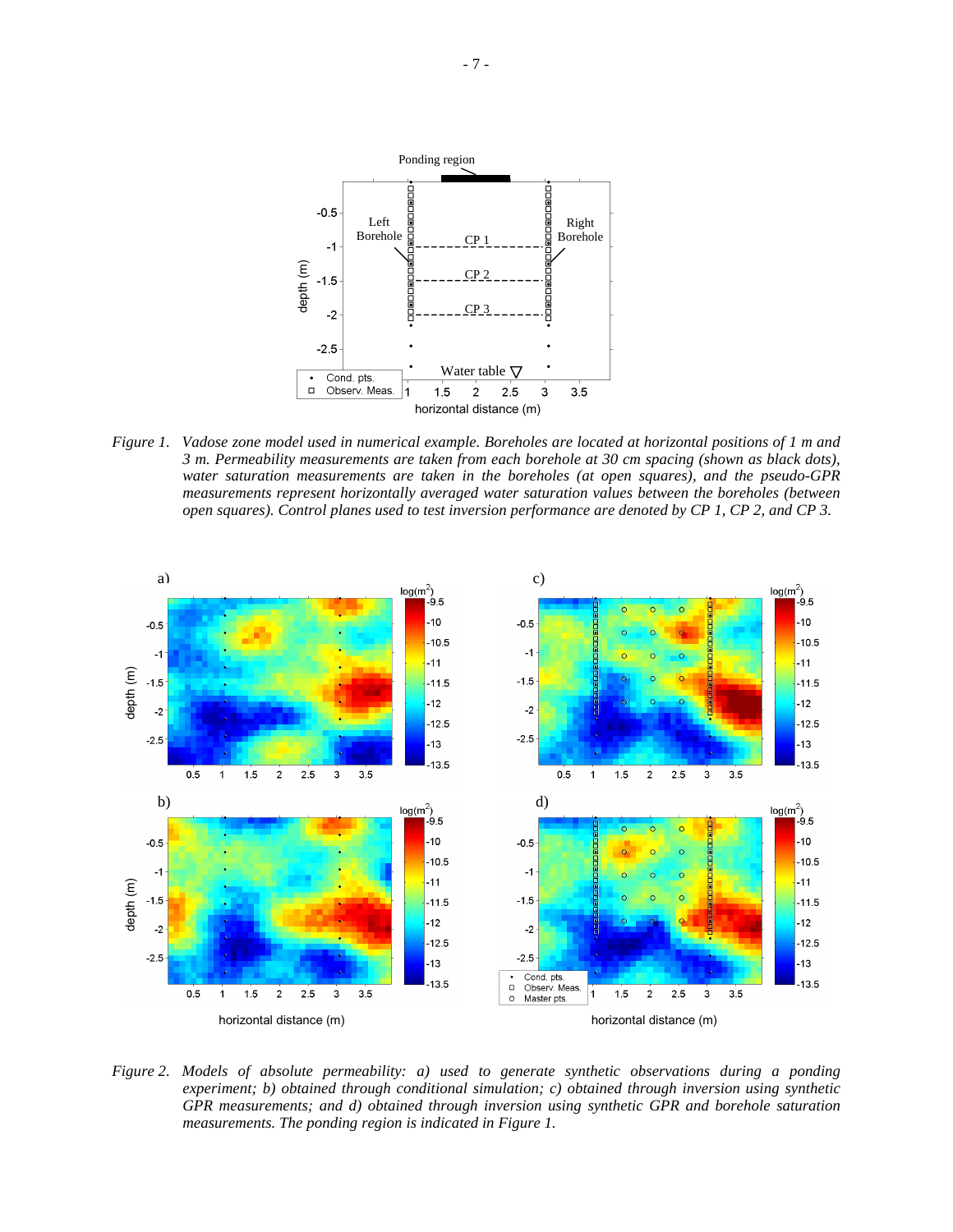

*Figure 3. Misfit between simulated (shown with black dotted lines) and predicted (shown with red lines) water*  saturation in left borehole ( $I^s$  column), right borehole ( $2^{nd}$  column), and horizontally averaged water *saturation from pseudo-GPR measurements (3rd column) for one realization. Three cases are shown: a) conditional simulation, b) inversion using synthetic GPR measurements and c) inversion using synthetic GPR and borehole saturation measurements.*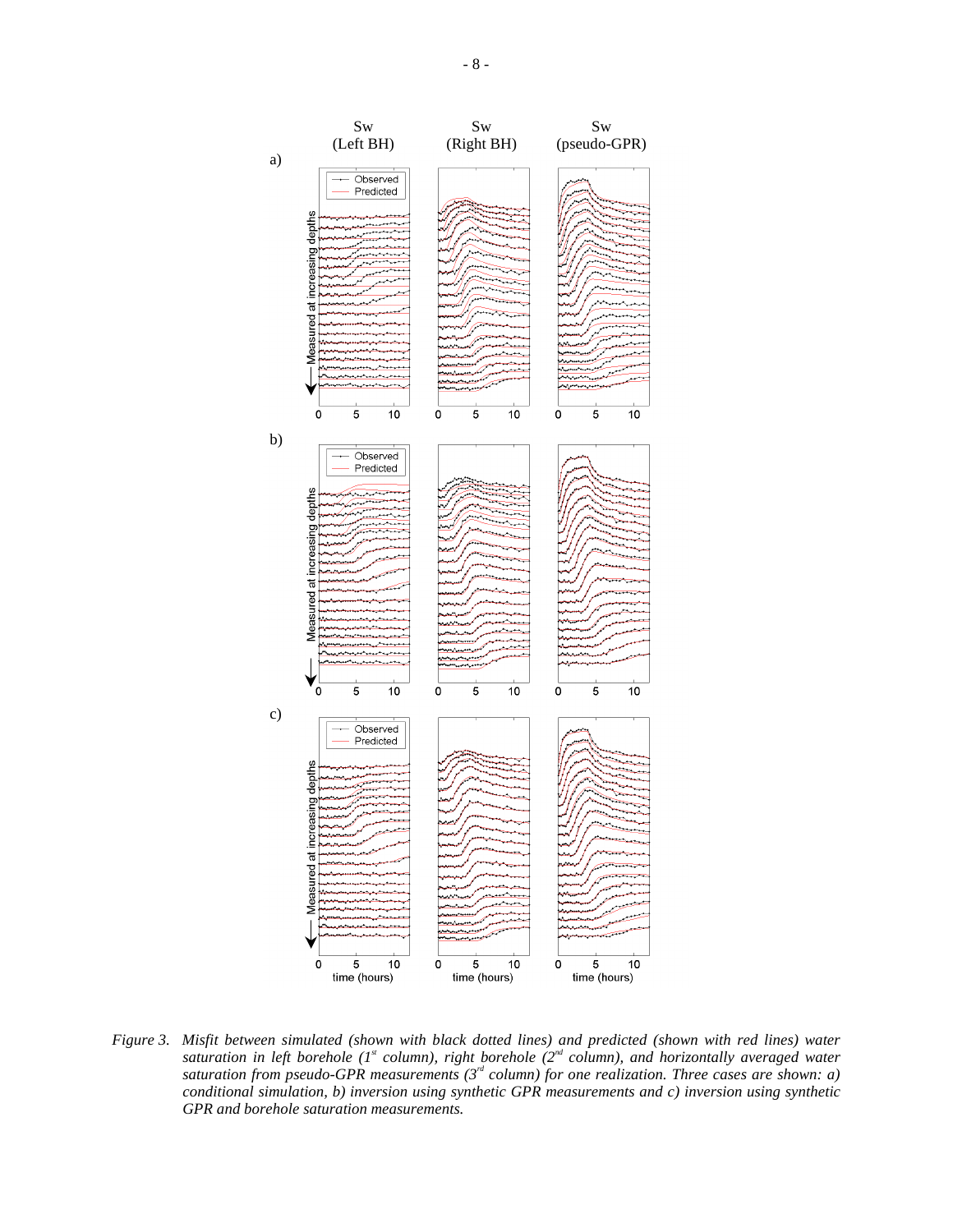

*Figure 4. Breakthrough curves (total flow rates) at three control planes CP 1, CP 2, and CP 3 (as defined in Figure 1) for these cases: unconditional simulation (column a); conditional simulation (column b); inversion with left and right borehole saturation values (column c); inversion with only GPR (column d); and inversion with GPR along with left and right borehole saturation values (column e). Breakthrough for the true model is shown with black squares, and breakthrough for inversion using three different seed numbers (representing three realizations) are shown in red.*